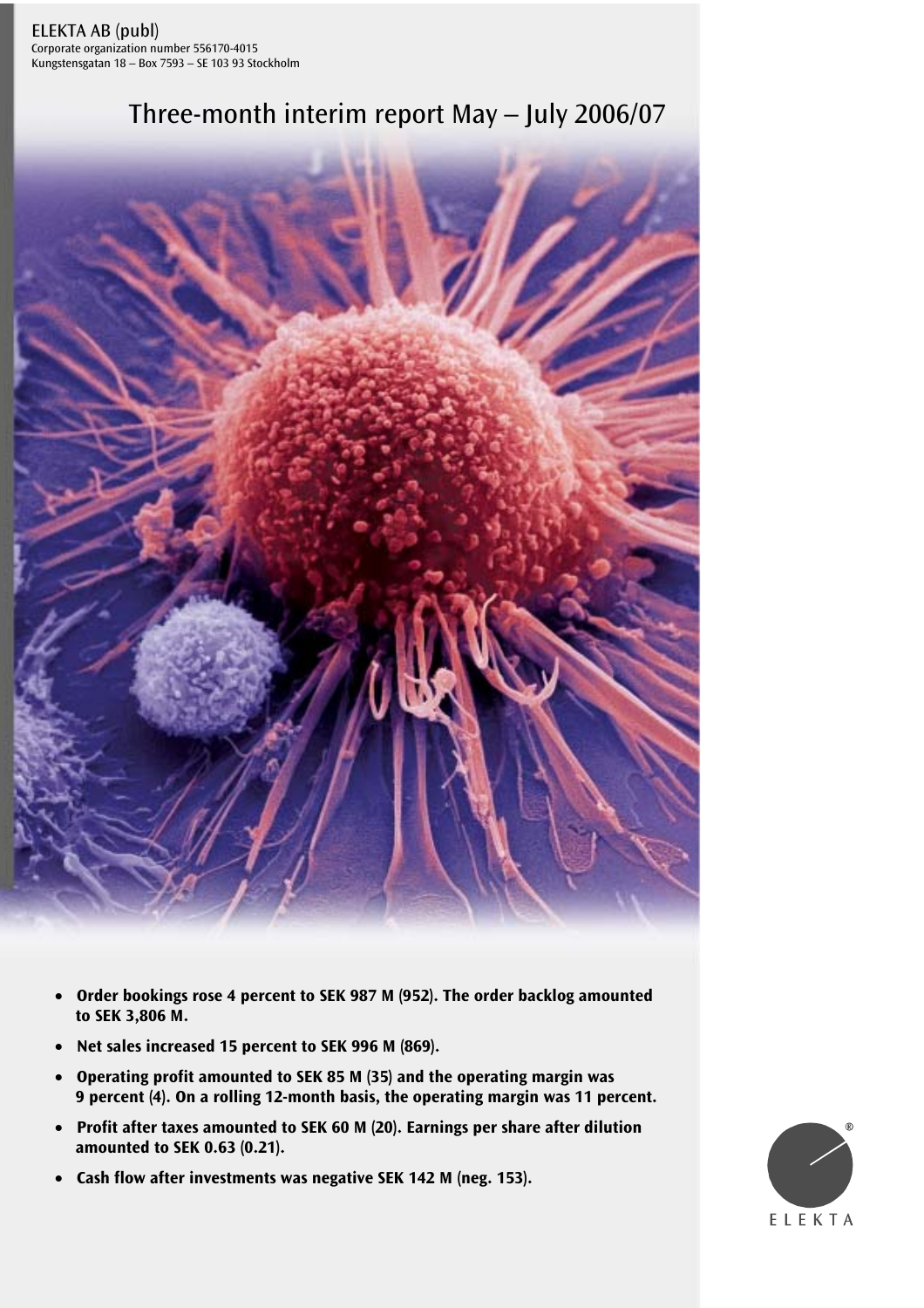

# **Elekta's operations**

Elekta is an international medical technology Group, providing advanced clinical solutions, comprehensive information systems and services for efficient and high precision treatment of cancer and brain disorders, used at over 4,000 hospitals around the world. Elekta is the world leader in image guided and stereotactic clinical solutions for radiosurgery and radiation therapy, methods for treating tumors and functional targets with ultrahigh precision while sparing healthy tissue. All of Elekta's solutions employ non-invasive or minimally invasive techniques. This means that in addition to being clinically effective, these solutions are also cost-effective and gentle on the patient. Together with its wholly owned subsidiary IMPAC Medical Systems, Elekta is the world's largest supplier of oncology software.

#### **Market outlook**

The total market for Elekta's clinical solutions, IT systems and services is expected to grow by 5-10 percent annually, and demand for Elekta's clinical solutions remains strong. However, the high value of individual orders and order coordination within the framework of health care investment programs often lead to significant quarterly variations in business volume.

The market development is driven by an increased incidence of cancer and by the shortage of treatment capacity that is prevailing in most countries. The number of newly diagnosed cancer cases per year, is expected to increase by 50 percent during the next 20 years, primarily as a result of a higher average age. The number of cancer patients receiving radiation treatment, often in combination with other treatment methods, is steadily increasing and is at around 50 percent in developed countries. New advanced, more precise and accurate methods are expected to increase the role of radiation therapy in the future.

#### **Important events**

- Elekta continues to install systems for image guided radiation therapy around the world in a rapid pace and continues to strengthen its leading position in this new method for treating cancer with higher precision and accuracy.
- In May 2006, Elekta introduced Leksell Gamma Knife® Perfexion™, a brand new system for stereotactic radiosurgery with outstanding patient and staff comfort and better dosimetry performance than any other radiosurgical system on the market. In June/July, the first unit was installed in Marseille, France, and the first patients were successfully treated in mid July. In August, the US Food and Drug Administration (FDA) issued a 510(k) pre-market clearance for Leksell Gamma Knife Perfexion, allowing Elekta to also market this system to the US market. In July, Elekta booked an order from Cromwell Hospital in London, UK, and in August the first US order was received from the University of Virginia Health System.
- In August, Elekta signed a 3 year agreement with US Oncology, the largest network of cancer centers in the US with over 110 radiation therapy clinics in 32 states. This agreement opens up the possibility for members of US Oncology to acquire advanced digital linear accelerators from Elekta, and these centers can now include Elekta as a vendor for consideration when evaluating clinical strategies and equipment needs.
- In June, the Board mandated management to repurchase shares for SEK 100 M, which was carried out in June and July. It will be proposed to the AGM that these shares be cancelled without any repayment.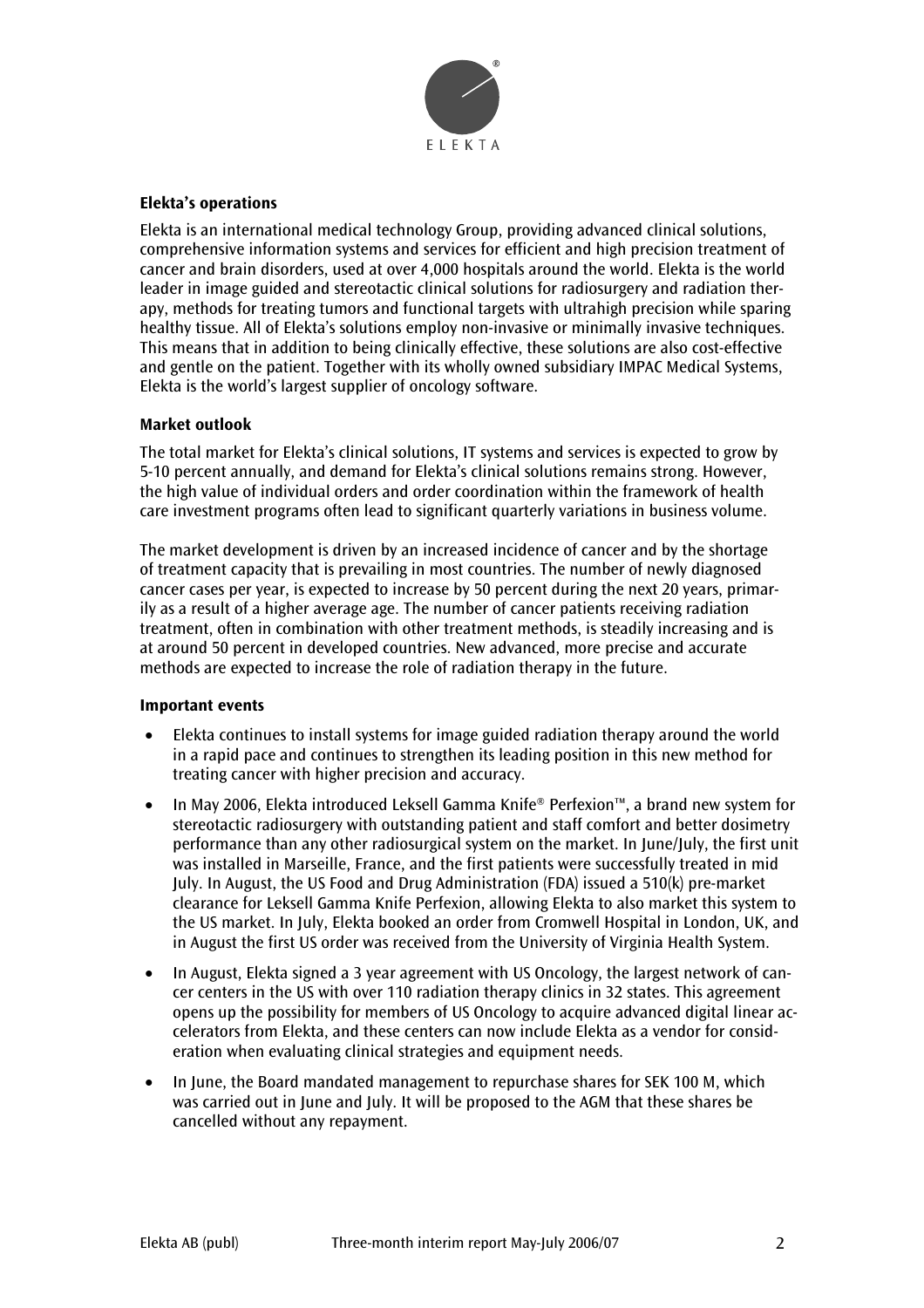

• In August, Elekta received the necessary governmental approvals for finalizing the acquisition of 80 percent of Beijing Medical Equipment Institute (BMEI). This strategic acquisition will considerably strengthen Elekta's position on the fast growing Chinese market for radiation therapy solutions and bring to Elekta the ability to fully meet the needs of the Chinese and other emerging markets for affordable and lower cost radiation therapy solutions.

# **Report structure**

IMPAC, acquired in April 2005, is now included in all comparison numbers and will thus no longer be reported separately.

Elekta supplies products, systems and services in six clinical solutions areas to a multitude of medical specialties. The rapid development in radiation therapy and radiosurgery and the increased cooperation between oncologists and neurosurgeons, makes the division of Elekta's market in 'oncology' and 'neurosurgery' less relevant and more artificial. Subsequently, Elekta will from fiscal year 2006/07, no longer report order bookings and net sales according to this separation of neurosurgery and oncology customers.

From this quarter, Elekta will no longer separate Japan from the Asia region.

# **Order bookings and order backlog**

Order bookings increased by 4 percent to SEK 987 M (952). Based on unchanged exchange rates, order bookings rose 7 percent.

Based on unchanged exchange rates order bookings in North and South America rose 6 percent, region Europe, including Middle East and Africa, declined by 5 percent and Asia rose 43 percent.

Order bookings for the rolling 12 months increased by 24 percent.



On July 31, 2006 the order backlog was SEK 3,806 M, compared with SEK 3,875 M on April 30, 2006.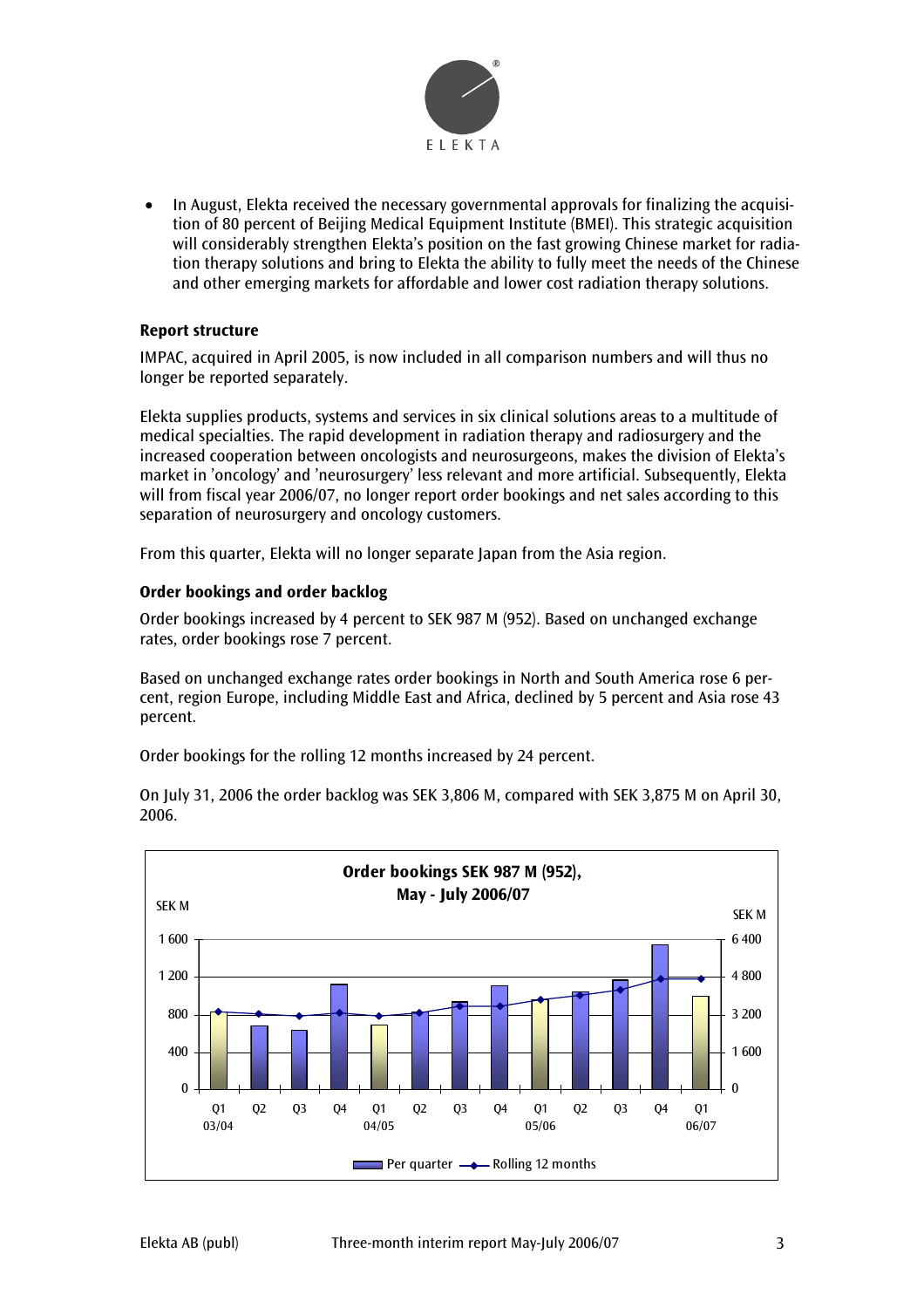

| <b>Order bookings</b>       | 3 months | 3 months | Change | Rolling   | Change |
|-----------------------------|----------|----------|--------|-----------|--------|
| <b>SEK M</b>                | 2006/07  | 2005/06  |        | 12 months |        |
| Europe, Middle East, Africa | 371      | 400      | $-7%$  | 1,682     | 2%     |
| North and South America     | 401      | 394      | 2%     | 2.176     | 42%    |
| Asia                        | 215      | 158      | 36%    | 882       | 38%    |
| Group                       | 987      | 952      | 4%     | 4.740     | 24%    |

#### **Market comments**

#### *North and South America*

North America is around half of the total market for Elekta's clinical solutions, IT-systems and services. The North American market is primarily driven by the increased cancer incidence and by the rapid acceptance of new and refined treatment methods such as image guided radiation therapy (IGRT) and stereotactic radiation therapy (SRT). The strong interest for these methods is triggered by the expected improvements in clinical efficacy, but is also affected by positive changes in the reimbursement system for Medicare/Medicaid.

Elekta's leading position in image guided radiation therapy, together with Elekta's ability to supply treatment equipment and information management systems as one comprehensive and integrated offer, have substantially strengthened Elekta's position on the North American market.

The agreement signed in August with US Oncology is further proof of Elekta's strengthened position in the US, and opens up a segment of the market which Elekta previously has been unable to address.

In the US market, efficiency in patient flows and processing of clinical data are often decisive sales arguments. Software systems that handle both the entire treatment process and administration and resource allocation are therefore required in most sales situations. Elekta's IMPAC systems is now included in most linear accelerator orders.

The ongoing market introduction of Leksell Gamma Knife® Perfexion™, has been met with a substantial interest both from current Gamma Knife® users and from new potential customers.

#### *Europe*

Elekta's position in the European market is strong. The European market for radiation therapy is driven primarily by the lack of care capacity and therapeutic equipment. In many European countries, the number of linear accelerators per capita is less than half that of the US. Several countries, including the UK, France and Ireland, have national investment programs for increasing treatment capacity in cancer care.

The economic growth and the increasing need for advanced care in Eastern Europe, primarily the new EU member states, is expected to increase the total European market in the future.

There is a substantial demand in Europe for information systems for cancer care, particularly for the purpose of improving productivity, streamlining operations and multi-site connectivity. Elekta therefore continues to introduce IMPAC systems on more markets in Europe, with consideration taken to installation and service resources.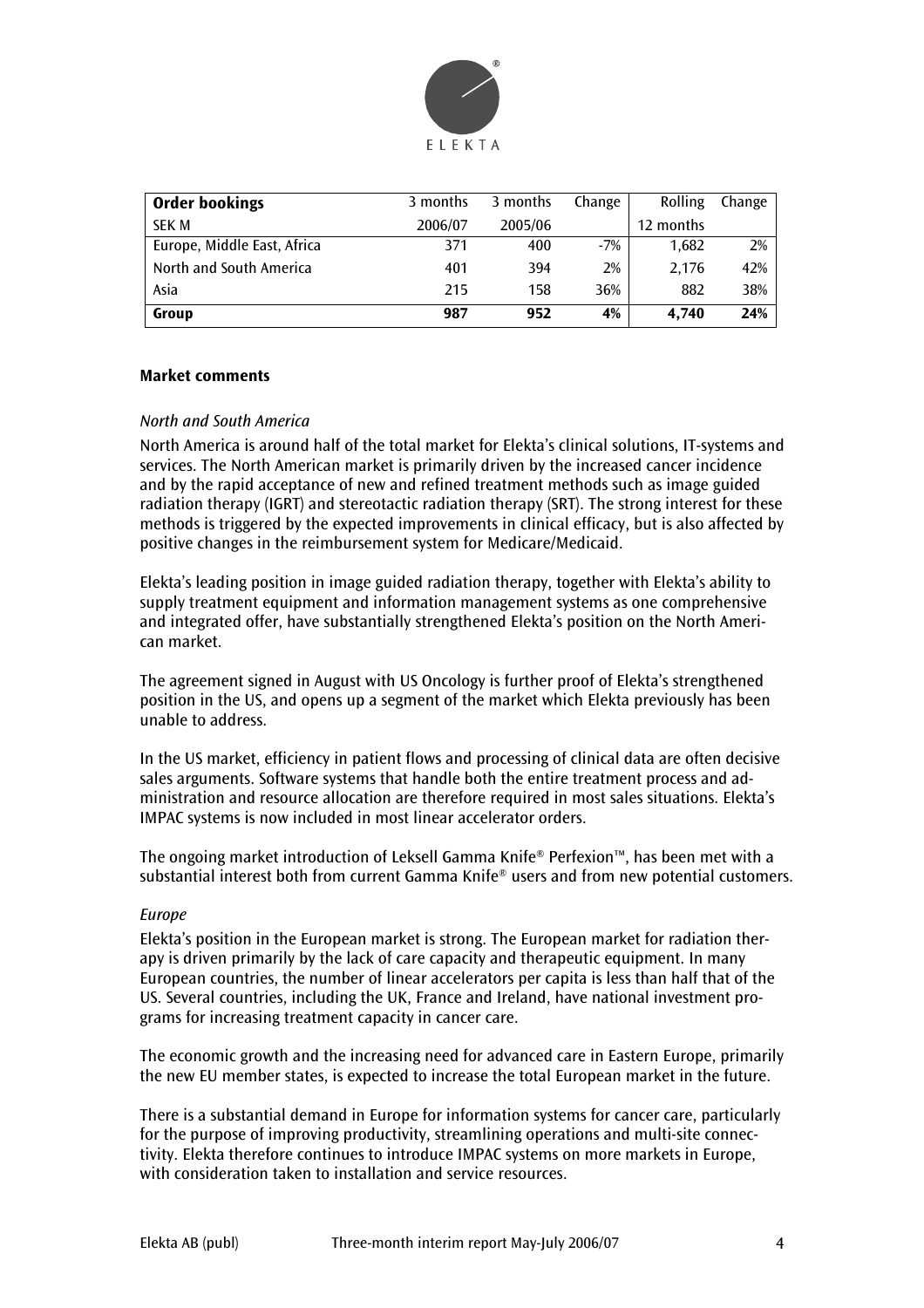

The ongoing market introduction of Leksell Gamma Knife® Perfexion™, has been met with a substantial interest both from current Gamma Knife® users and from new potential customers.

#### *Asia*

In China, Elekta is the market leader in advanced radiation therapy solutions. The acquisition of 80 percent of Beijing Medical Equipment Institute (BMEI) will further strengthen Elekta's position on the Chinese market, making Elekta a comprehensive provider of linear accelerators across the spectrum of price and performance specifications. BMEI brings to Elekta the ability to fully meet the needs of the Chinese and other emerging markets for affordable radiation therapy solutions.

In June, Elekta received regulatory approval in Japan for Elekta Synergy® and a number of important reference centers can now be established. Building on these, Elekta expects to be able to increase the market share in radiation therapy systems. There is a substantial potential in Japan for upgrades to Leksell Gamma Knife® Perfexion™, but the long process for regulatory approval, means that Elekta expects to be able to introduce this new system in mid 2007.

# *Aftermarket*

Elekta's aftermarket is continuing to show favorable development, partly as a result of a growing installed base. The shift towards more advanced, newly launched systems, is resulting in more customers choosing comprehensive service agreements.

Elekta continues to focus on the further development of the support and lifecycle business and on providing value based services to the expanding customer base.

#### **Net sales**

Net sales rose 15 percent to SEK 996 M (869). Based on unchanged exchange rates net sales increased by 18 percent.

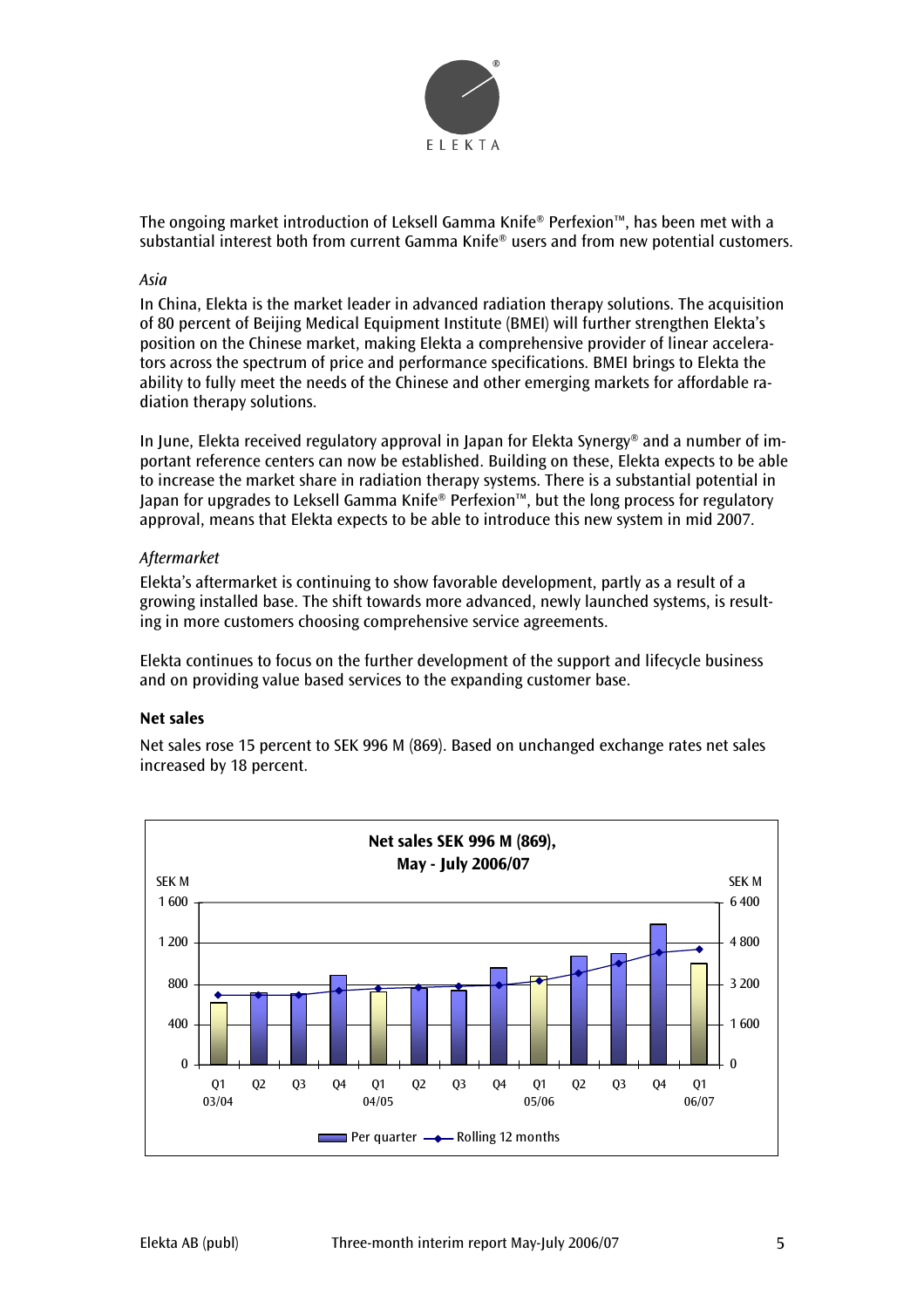

| Net sales                   | 3 months | 3 months | Change | 12 months |
|-----------------------------|----------|----------|--------|-----------|
| <b>SEK M</b>                | 2006/07  | 2005/06  |        | 2005/06   |
| Europe, Middle East, Africa | 356      | 305      | 17%    | 1,608     |
| North and South America     | 448      | 417      | 7%     | 1.971     |
| Asia                        | 192      | 147      | 31%    | 842       |
| Group                       | 996      | 869      | 15%    | 4.421     |

# **Earnings**

Operating profit rose to SEK 85 M (35), mainly as a result of increased delivery volumes.

Gross margin amounted to 42 percent (40). Operating margin was 9 percent (4). On a rolling 12-month basis, operating margin was 11 percent.

According to IFRS 2 (Share-based payment) costs for Elekta's outstanding option program must be reported. In the first quarter, these costs amounted to SEK 2 M (12).

Investments in research and development rose 3 percent to SEK 84 M (81) equal to 8 percent (9) of net sales. Capitalization of development costs and amortization of capitalized development costs affected earnings in the amount of SEK 4 M (3). Capitalization amounted to SEK 7 M (6) and amortization to SEK 3 M (3).

*Exchange rate effects on operating profit compared to preceding year:* 

- Exchange rate movements affected operating profit before recorded exchange differences, negatively by about SEK 10 M.
- Recorded exchange losses in operation amounted to SEK 2 M.
- Recorded exchange gains in operation preceding year was SEK 3 M.

In total, exchange rate fluctuations compared the preceding year affected operating profit for the first quarter negatively by SEK 15 M.

Currency hedging is done on the basis of anticipated sales in foreign currency over a period of up to 24 months. The scope is determined by the Company's currency risk assessment. Exchange rate gains from forward contracts in operating profit amounted to SEK 12 M (loss: 11). Unrealized exchange rate gains from cash flow hedges amounted to SEK 17 M and are reported in shareholders' equity, taking into account the tax effect.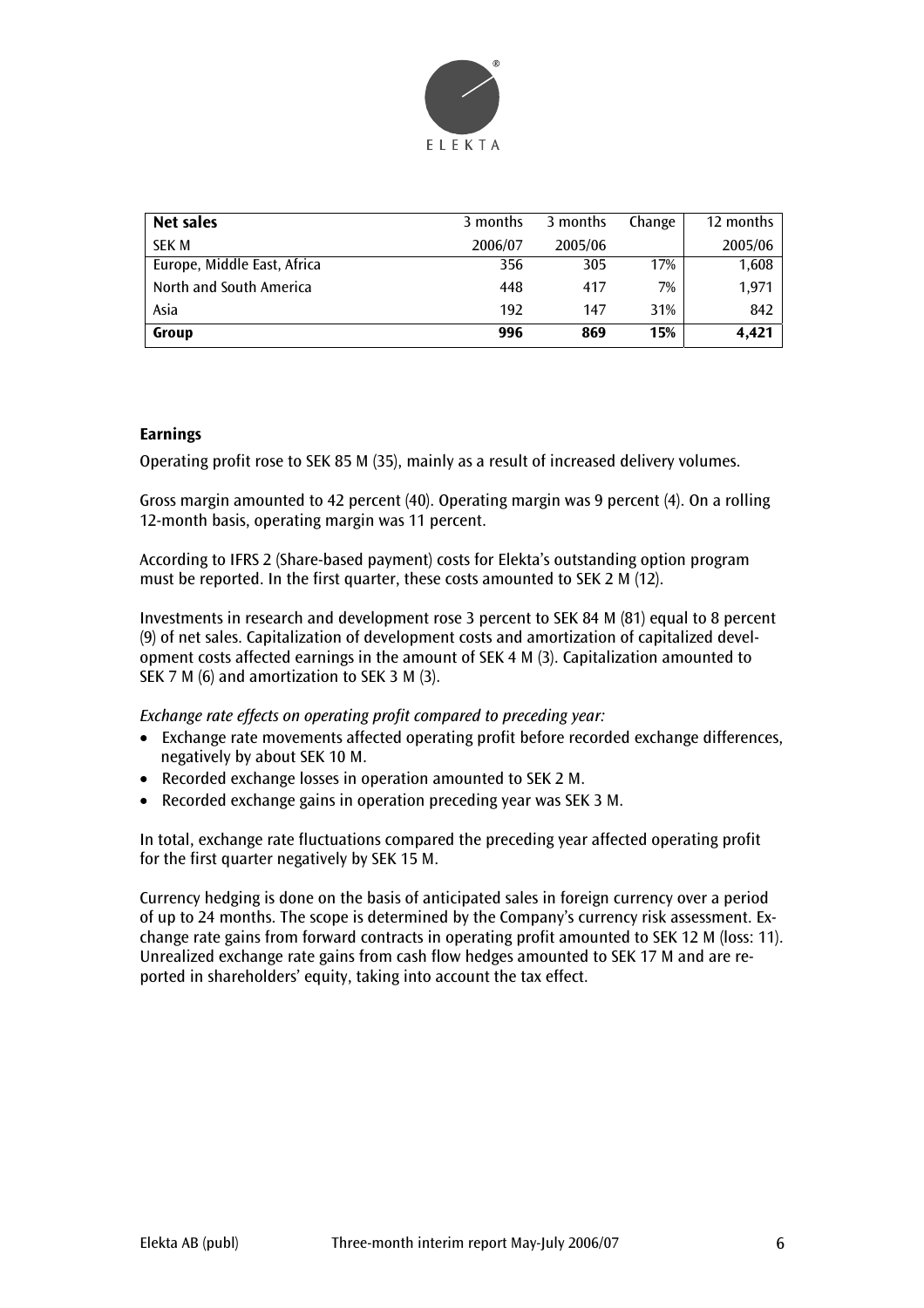



Net financial items amounted to an income of SEK 3 M (loss: 5). Net interest expenses amounted to SEK 4 M (6). Shares in the earnings of associated companies amounted to SEK 5 M (4) and financial exchange rate gains to SEK 2 M (loss: 3).

Profit after financial items rose to SEK 88 M (30). Calculated tax expense was SEK 28 M, or 32 percent. Profit after taxes amounted to SEK 60 M (20).

Earnings per share amounted to SEK 0.64 (0.21) before dilution and SEK 0.63 (0.21) after dilution.

Return on shareholders' equity amounted to 19 percent (13) and return on capital employed was 21 percent (17).

#### **Investments and depreciation**

Investments in intangible and tangible assets amounted to SEK 31 M (31). Depreciation of tangible and amortization of intangible assets amounted to SEK 32 M (41).

#### **Liquidity and financial position**

Cash flow from operating activities was negative SEK 112 M (neg. 130) during the period, in principal due to the seasonal build up of working capital. Cash flow after investments was negative SEK 142 M (neg. 153).

Liquid funds amounted to SEK 695 M compared to SEK 981 M on April 30, 2006. SEK 180 M of bank balances were pledged, USD 20 M for the acquisition of BMEI that was paid out in August and the remainder primarily for commercial guarantees.

Interest-bearing liabilities amounted to SEK 1,043 M compared to SEK 1,091 M on April 30, 2006. Net debt was SEK 348 M compared to SEK 110 M on April 30, 2006.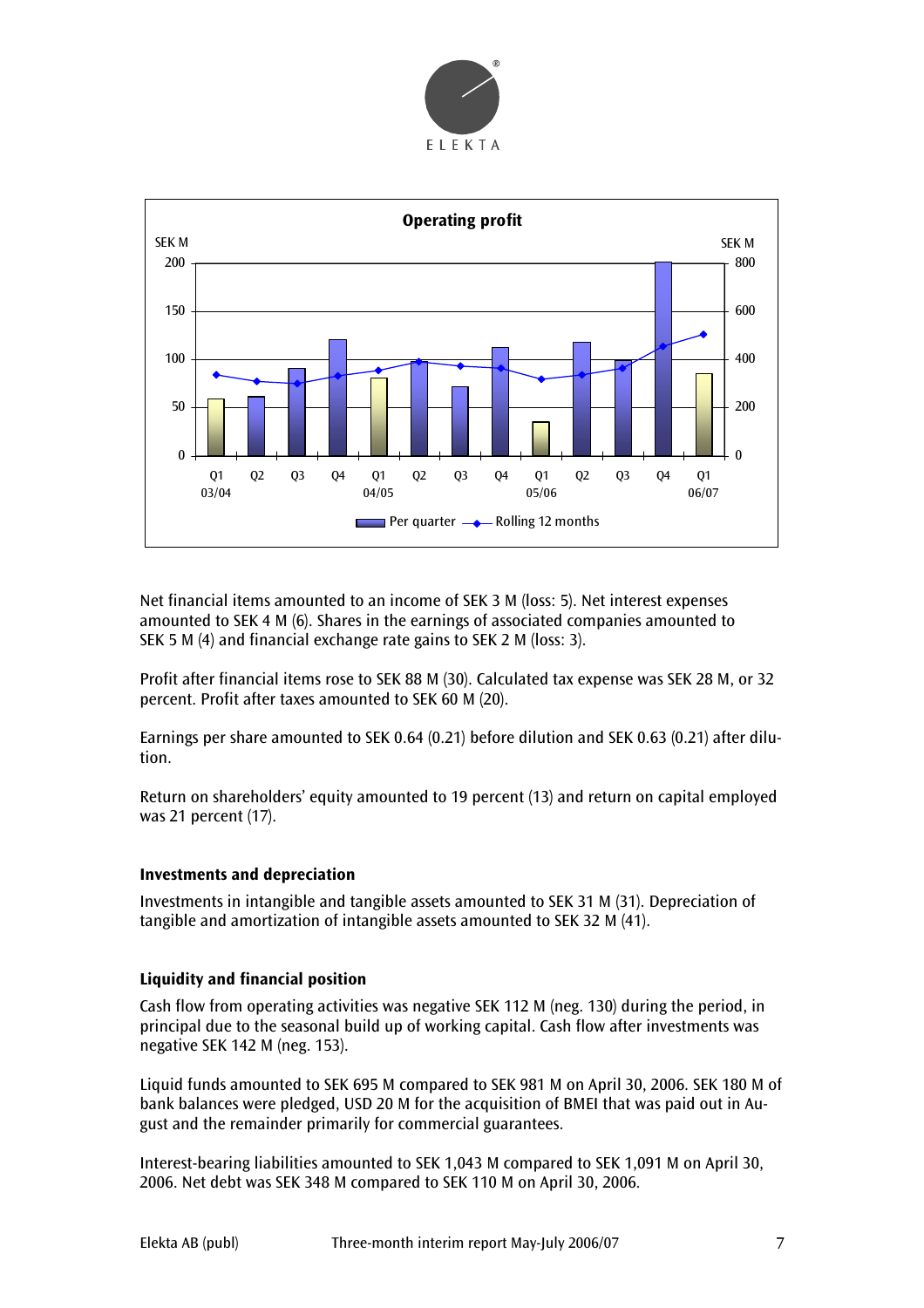

Net debt/equity ratio was 0.19 and equity/assets ratio was 36 percent.

During the first quarter 18,072 new Series B shares were subscribed through the exercise of warrants distributed within the framework of the established option program.

Elekta holds 801 700 Series B shares repurchased during June-July 2006 as part of the change in Elekta's capital structure. The intention is that repurchased shares will be cancelled following a decision by the Annual General Meeting to be held in September 2006.

On September 4, 2006, the total number of shares was 94,379,804.

# **Employees**

The average number of employees was 1,792 (1,670).

The number of employees on July 31, 2006 was 1,804, compared with 1,812 on April 30, 2006.

#### **Parent Company**

The operations of the Parent Company include Group management and Group-wide functions, as well as financial administration. The Parent Company's loss after net financial items amounted to SEK 9 M (loss: 28). The average number of employees was 20 (19).

#### **Events after the end of the fist quarter**

Elekta's acquisition of 80 percent of the equity of the Chinese provider of radiation therapy equipment, Beijing Medical Equipment Institute (BMEI) and the transformation of the company into a Joint Venture (JV) is finalized, after the business license has been granted on August 18 by the Beijing Administration for Industry and Commerce.

An audit of BMEI in accordance with Chinese GAAP is in process. The opening balance in the new company will thereafter be audited in accordance with IFRS. The IFRS 3 disclosure requirements will be met when the audits and the valuation of intangible assets have been finalized.

#### **Future prospects for fiscal year 2006/07 – remains unchanged**

Demand for Elekta's clinical solutions, products and services are strong, At the same time, Elekta is operating in a competitive environment. The order backlog remains on a high level. The product portfolio is today stronger and more competitive than ever before. Elekta's leading position in IGRT together with the newly launched systems for stereotactic radiation therapy and stereotactic radiosurgery is shifting the product mix towards more advanced systems.

The acquisitions carried out during 2005 – with the intent to become a more comprehensive partner to the healthcare providers throughout the entire treatment process – continues to develop favorably.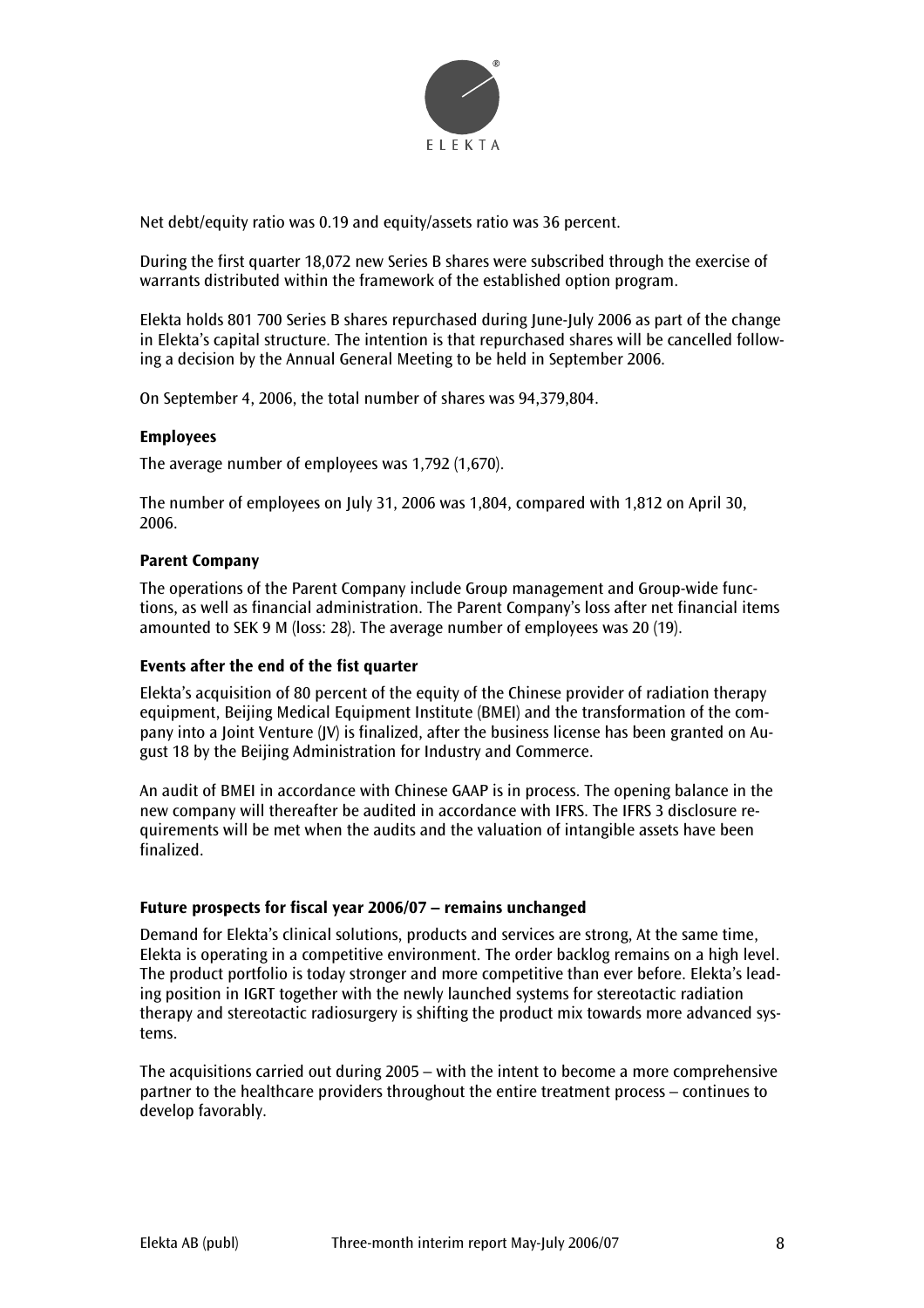

• *For fiscal year 2006/07, Elekta expects a sales growth in line with the Group's objective of 10- 15 percent in local currency.* 

Elekta's operations are each year subject to substantial seasonal variations in delivery volumes, directly affecting net sales and profit. For current year, these variations are enhanced by the introduction of new advanced systems.

For the recently launched Leksell Gamma Knife® Perfexion™, the vast majority of deliveries during the fiscal year are expected to be carried in the fourth quarter. This is expected to result in substantial quarterly variations in net sales and operating margin during the year, with relatively weak second and third quarters.

In 2006/07, Elekta is projecting a significant improvement in operating profit. However, ramp-up of production capacity as well as customer preference and ability to accept delivery, entail uncertainties.

• *Operating margin for full year 2006/07 is expected to be in the range of 11-14 percent, with large quarterly variations.* 

# **Financial information**

The interim report for May-October 2006/07 will be published on December 12, 2006.

Stockholm September 20, 2006

Elekta AB (publ)

Tomas Puusepp President and CEO

*The Company's auditors have not reviewed this interim report.* 

#### **For further information, please contact:**

Peter Ejemyr, Group Vice President Corporate Communications, Elekta AB (publ) Tel: +46 733-611 000 (mobile), e-mail: peter.ejemyr@elekta.com

For more information on Elekta, please visit www.elekta.com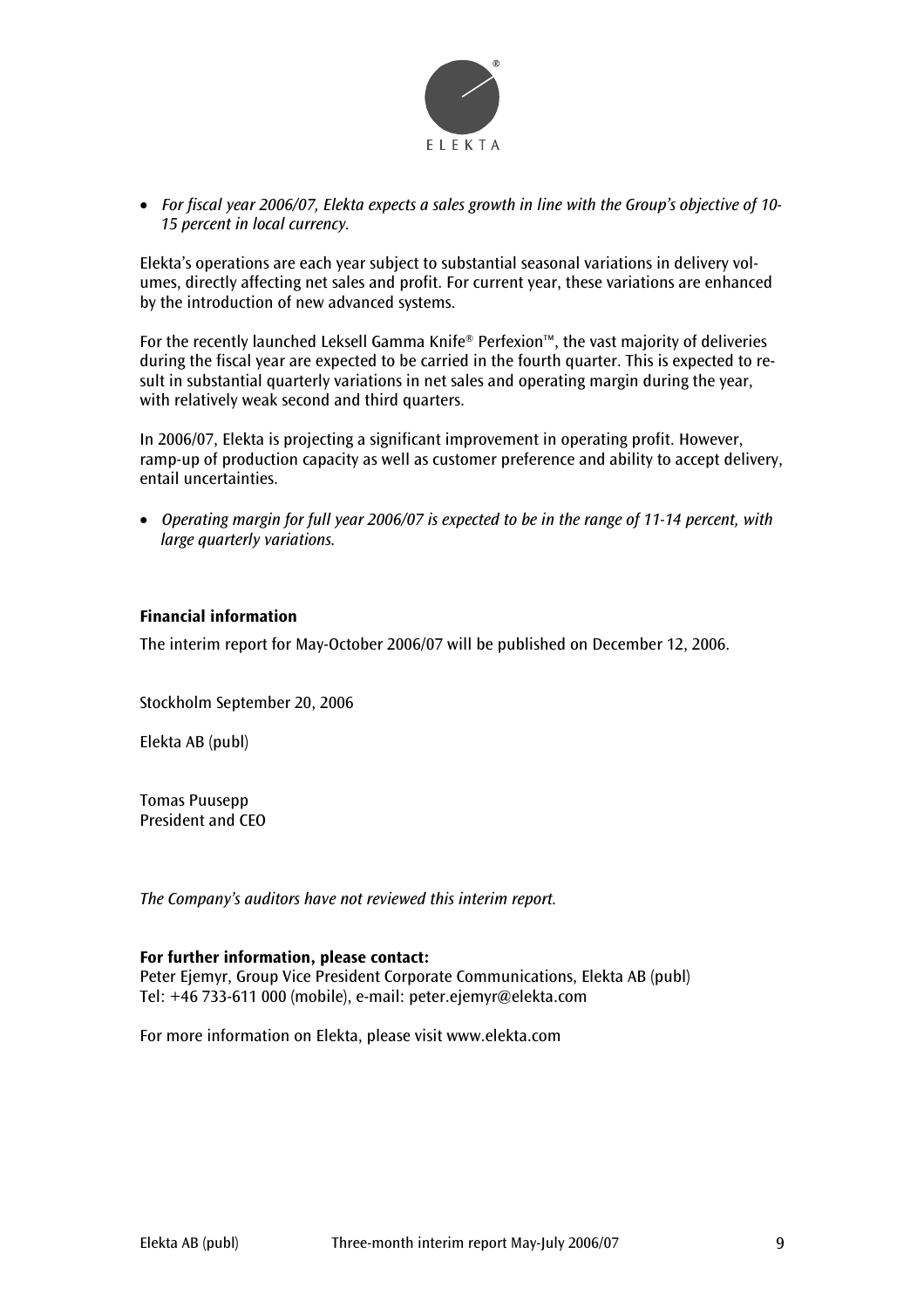

# **Teleconference**

Due to the Annual General Meeting being held on September 20, 2006, the teleconference will be held on Thursday, September 21, at 3pm, Swedish time (GMT+1).

Telephone number for conference call:

| +46 (0)8 5052 0110   |
|----------------------|
| +44 (0)20 7162 0025  |
| +1 334 323 6201      |
| +33 (0)1 7099 3208   |
| +49 (0)695 8999 0507 |
| +31 (0)20 7965 008   |
| +41 (0)2 2592 7007   |
|                      |

(Please note: for Local Connect dial-in numbers – you might have to dial the area code to enter the conference.)

Please connect to the conference call five minutes prior to the scheduled time. Participants will be placed in a "waiting room" until the operator declares the meeting opened.

The teleconference will be available on instant replay for 7 days. To obtain the service, please dial: Sweden: +46 8 50 520 333, UK (Europe): +44 (0) 20 7031 4064, USA: +1 954 334 0342. Access code: 716771

The teleconference on September 21 will also be available live over Internet (audio only). Follow the link from http://www.elekta.com/investors or use the direct link http://events.webeventservices.com/elekta/2006/09/21

# **Accounting principles**

This interim report has been prepared in accordance with IAS 34 Interim Financial Reporting and the Swedish Financial Accounting Standards Council's recommendation RR 31 Interim Reporting for Groups and, with regard to the Parent Company, RR 32 Accounting for legal entities. Applied accounting principles and calculation methods are in accordance with the Annual Report for 2005/06.

| <b>Exchange rates</b> |          |          | Average rate    |       | <b>Closing rate</b> |                 |       |
|-----------------------|----------|----------|-----------------|-------|---------------------|-----------------|-------|
|                       |          | May-Jul. | May-Jul. Change |       | <b>Iul. 31</b>      | Apr. 30. Change |       |
| Country               | Currency | 2006/07  | 2005/06         |       | 2006                | 2006            |       |
| Euro                  | 1 EUR    | 9.262    | 9.294           | 0%    | 9.234               | 9.299           | $-1%$ |
| <b>Great Britain</b>  | 1 GBP    | 13.501   | 13.665          | $-1%$ | 13.488              | 13.363          | 1%    |
| Japan                 | 100 JPY  | 6.399    | 6.928           | $-8%$ | 6.325               | 6.485           | $-2%$ |
| <b>United States</b>  | 1 USD    | 7.289    | 7.561           | $-4%$ | 7.235               | 7.413           | $-2%$ |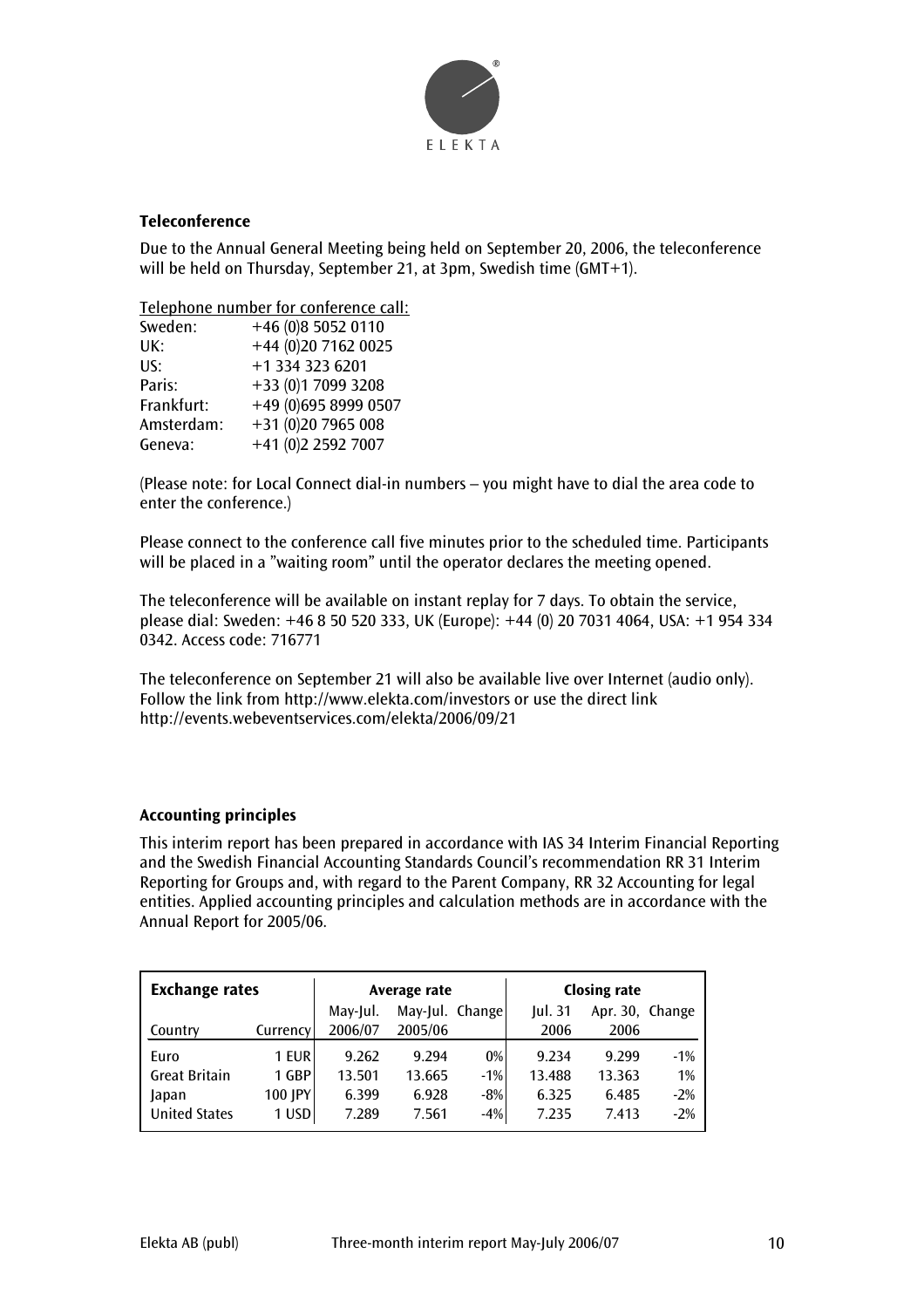

# **INCOME STATEMENT**

|                                     | 3 months       | 3 months       | 12 months | 12 months  |
|-------------------------------------|----------------|----------------|-----------|------------|
|                                     | May - July     | May - July     | Aug.-July | May - Apr. |
| <b>SEK M</b>                        | 2006/07        | 2005/06        | 2005/06   | 2005/06    |
| Net sales                           | 996            | 869            | 4,548     | 4,421      |
| Cost of products sold               | $-580$         | $-519$         | $-2,640$  | $-2,579$   |
| Gross income                        | 416            | 350            | 1,908     | 1,842      |
| Selling expenses                    | $-144$         | $-146$         | $-638$    | $-640$     |
| Administrative expenses             | $-105$         | $-94$          | $-408$    | $-397$     |
| R&D expenses                        | $-80$          | $-78$          | $-319$    | $-317$     |
| Exchange differences in operation   | $-2$           | 3              | $-40$     | -35        |
| <b>Operating profit</b>             | 85             | 35             | 503       | 453        |
| Result from participations          |                |                |           |            |
| in associated companies             | 5              | 4              | 16        | 15         |
| Interest income                     | 13             | $\overline{2}$ | 39        | 28         |
| Interest expenses                   | $-17$          | -8             | -68       | -59        |
| Financial exchange differences      | $\overline{2}$ | $-3$           | 12        | 7          |
| <b>Income after financial items</b> | 88             | 30             | 502       | 444        |
| <b>Taxes</b>                        | $-28$          | $-10$          | $-158$    | -140       |
| Net income                          | 60             | 20             | 344       | 304        |
| Attributable to                     |                |                |           |            |
| <b>Parent Company shareholders</b>  | 60             | 20             | 344       | 304        |
|                                     |                |                |           |            |
| Earnings per share before dilution  | 0.64           | 0.21           | 3.66      | 3.23       |
| Earnings per share after dilution   | 0.63           | 0.21           | 3.63      | 3.21       |
| <b>CASH FLOW</b>                    |                |                |           |            |
|                                     |                |                |           |            |
| Operating cash flow                 | 72             | 65             | 464       | 457        |
| Change in working capital           | $-184$         | $-195$         | 52        | 41         |
| Cash flow from operating activities | $-112$         | $-130$         | 516       | 498        |
| <b>Investments and disposals</b>    | $-30$          | $-23$          | $-347$    | $-340$     |
| <b>Cash flow after investments</b>  | $-142$         | $-153$         | 169       | 158        |
| <b>External financing</b>           | $-147$         | $-156$         | 76        | 67         |
| Change in liquid funds              | $-286$         | $-331$         | 282       | 237        |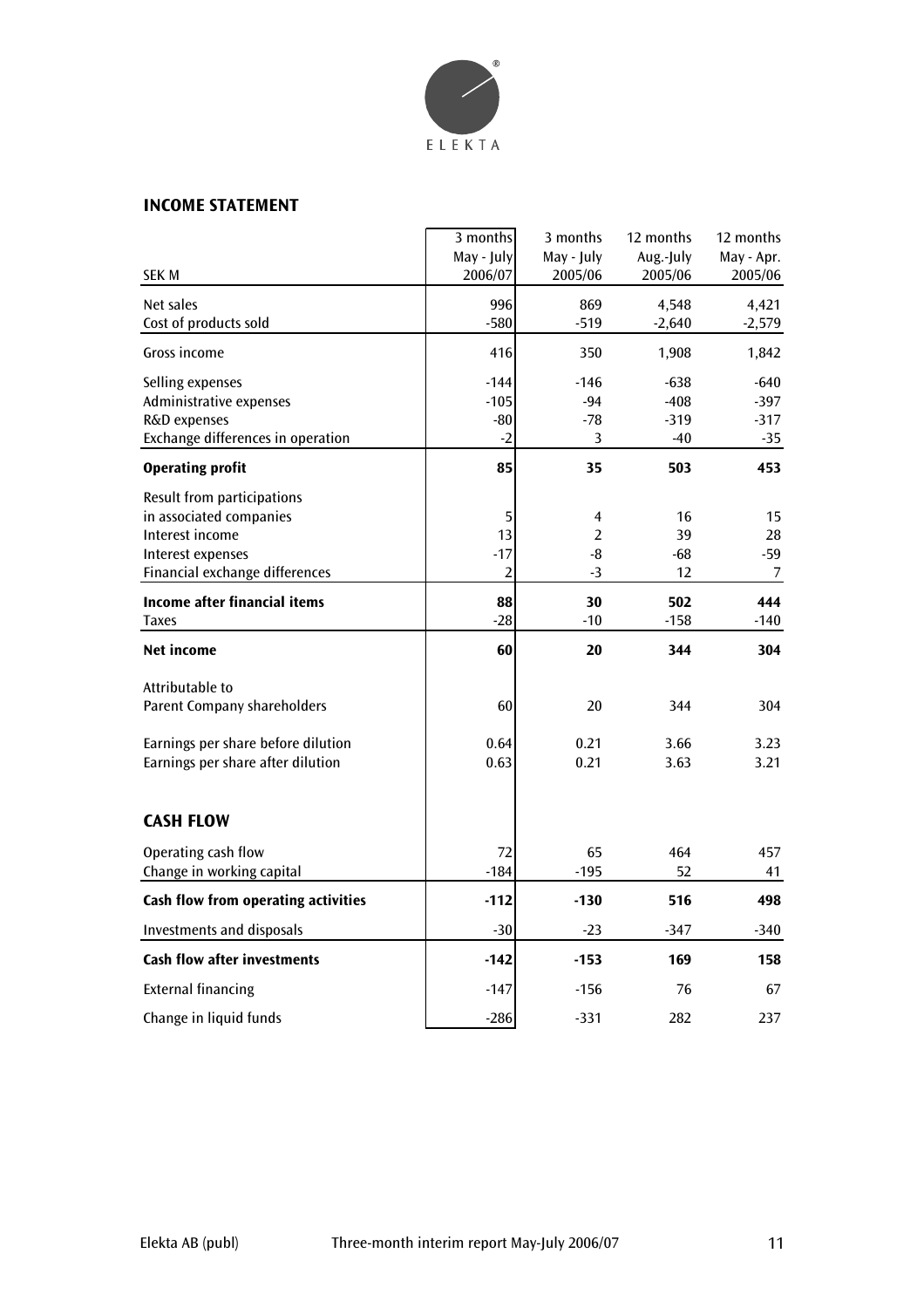

# **BALANCE SHEET**

| SEK M                                  | July 31,<br>2006 | July 31,<br>2005 | April 30,<br>2006 |
|----------------------------------------|------------------|------------------|-------------------|
|                                        |                  |                  |                   |
| Intangible assets                      | 2,149            | 2,048            | 2,182             |
| Tangible fixed assets                  | 225              | 194              | 230               |
| <b>Financial fixed assets</b>          | 28               | 27               | 26                |
| Inventories                            | 386              | 458              | 364               |
| <b>Receivables</b>                     | 1,564            | 1,451            | 1,501             |
| Liquid assets                          | 695              | 413              | 981               |
| <b>Total assets</b>                    | 5,047            | 4,591            | 5,284             |
| Shareholders' equity                   | 1,811            | 1,802            | 1,868             |
| <b>Provisions</b>                      | 329              | 332              | 322               |
| Interest-bearing liabilities           | 1,043            | 693              | 1,091             |
| Interest-free liabilities              | 1,864            | 1,764            | 2,003             |
| Total shareholders' equity, provisions |                  |                  |                   |
| and liabilities                        | 5,047            | 4,591            | 5,284             |
| Assets pledged                         | 180              | 41               | 35                |
| <b>Contingent liabilities</b>          | 118              | 146              | 127               |

# **CHANGES IN SHAREHOLDERS' EQUITY**

|                                        | July 31, | July 31, | April 30, |
|----------------------------------------|----------|----------|-----------|
| <b>SEK M</b>                           | 2006     | 2005     | 2006      |
| Opening balance                        | 1,868    | 1,694    | 1,694     |
| Changed accounting principle           |          | 11       | 11        |
| IFRS 2 cost and deferred tax           | 0        | 15       | 25        |
| IAS 39 unrealized cash flow hedges     |          | $-24$    | $-3$      |
| Option premiums and warrants exercised |          |          | 19        |
| Dividend                               |          |          | $-207$    |
| Repurchase of shares                   | $-100$   |          |           |
| <b>Translation differences</b>         | $-23$    | 86       | 25        |
| Net income                             | 60       | 20       | 304       |
| Closing balance                        | 1,811    | 1,802    | 1,868     |